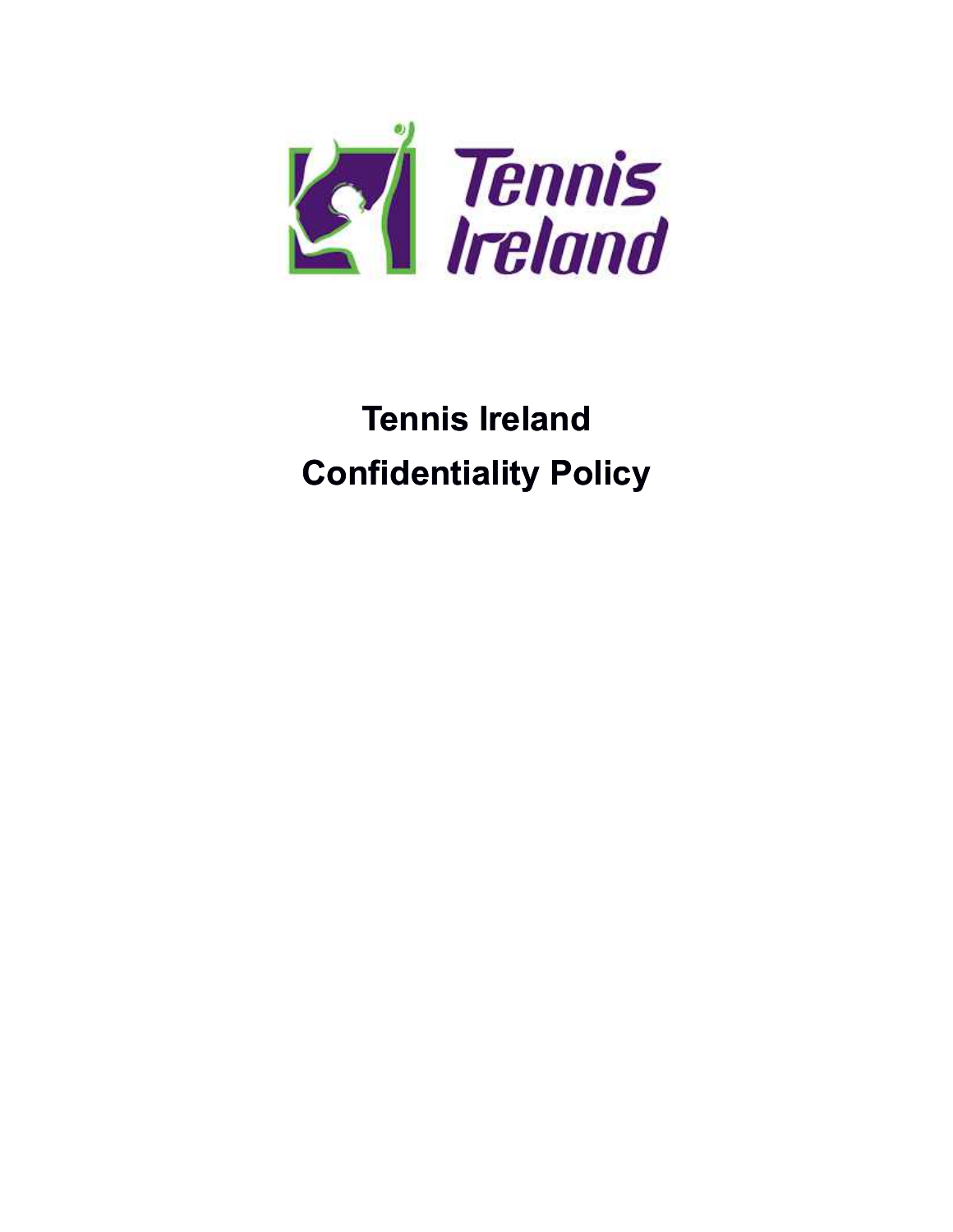## **Confidentiality Policy**

*This general policy provides Tennis Ireland Board, Branch Councillors, Committee and staff members with broad guidelines for handling confidential information.*

In this document the following expressions shall have the following meanings:

"Board", the board of directors of the Tennis Ireland CLG referred to in Article 26of the Tennis Ireland Constitution

"Branch", as defined in Article 4(a) of the Tennis Ireland Constitution

"Branch Council", a Council of any Branch referred to in Article 4 of the Tennis Ireland **Constitution** 

"Branch Councillor" a member of any Branch referred to in Article 4 of the Tennis Ireland **Constitution** 

"Branch Officer", as defined in Article 4(c) of the Tennis Ireland Constitution

"Committee Member" a member of any committee established by the Tennis Ireland Board or Provincial Branch.

It is the policy of Tennis Ireland that board members and employees of Tennis Ireland may not disclose, divulge, or make accessible confidential information belonging to, or obtained through their affiliation with Tennis Ireland to any person, including relatives, friends, and business and professional associates, other than to persons who have a legitimate need for such information and to whom Tennis Ireland has authorised disclosure.

Board members and employees shall use confidential information solely for the purpose of performing services as a board member or employee for Tennis Ireland. This policy is not intended to prevent disclosure where disclosure is required by law.

Board members and employees must always exercise good judgment and care to avoid unauthorised or improper disclosures of confidential information. Conversations in public places, such as restaurants, elevators, and airplanes, should be limited to matters that do not pertain to information of a sensitive or confidential nature.

In addition, board members and employees should be sensitive to the risk of inadvertent disclosure and should, for example, refrain from leaving confidential information on desks or otherwise in plain view and refrain from the use of speakerphones to discuss confidential information if the conversation could be heard by unauthorised persons.

At the end of a board member's term in office or upon the termination of an employee's employment, he or she shall return, at the request of Tennis Ireland, all documents, papers, and other materials, regardless of medium, that may contain or be derived from confidential information in his or her possession.